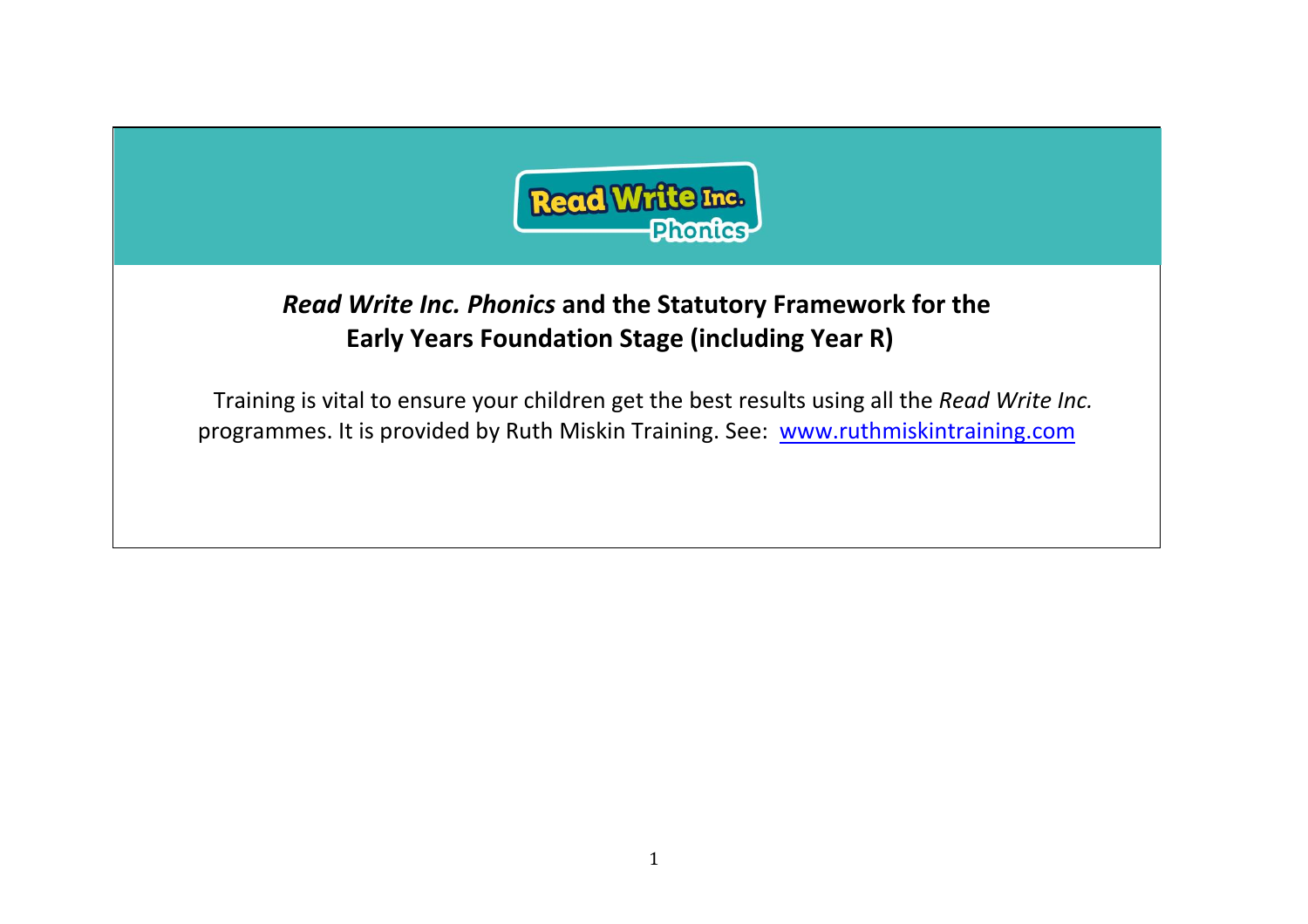| <u>Jialului y Fianicwuin iui liic cariy ycais iuunualiun slage</u>                                                                                                                                                                                                                                                                      |                                                                                                                                                                                                                                                                                                                                                                                                                                                                                                                                                                                                                                                                                                                                                                                                                                                                                                                                                        |                                                                                                                                                                                     |  |
|-----------------------------------------------------------------------------------------------------------------------------------------------------------------------------------------------------------------------------------------------------------------------------------------------------------------------------------------|--------------------------------------------------------------------------------------------------------------------------------------------------------------------------------------------------------------------------------------------------------------------------------------------------------------------------------------------------------------------------------------------------------------------------------------------------------------------------------------------------------------------------------------------------------------------------------------------------------------------------------------------------------------------------------------------------------------------------------------------------------------------------------------------------------------------------------------------------------------------------------------------------------------------------------------------------------|-------------------------------------------------------------------------------------------------------------------------------------------------------------------------------------|--|
| <b>Statutory Framework for the early years foundation stage</b><br>(including YR)                                                                                                                                                                                                                                                       | Read Write Inc. Phonics - reading                                                                                                                                                                                                                                                                                                                                                                                                                                                                                                                                                                                                                                                                                                                                                                                                                                                                                                                      | Read Write Inc. Phonics - writing                                                                                                                                                   |  |
| <b>Communication and language</b>                                                                                                                                                                                                                                                                                                       | These skills are embedded thoroughly: listening closely to the teacher, talking with and listening                                                                                                                                                                                                                                                                                                                                                                                                                                                                                                                                                                                                                                                                                                                                                                                                                                                     |                                                                                                                                                                                     |  |
|                                                                                                                                                                                                                                                                                                                                         | to a partner at every point in the lesson.                                                                                                                                                                                                                                                                                                                                                                                                                                                                                                                                                                                                                                                                                                                                                                                                                                                                                                             |                                                                                                                                                                                     |  |
| Listening and attention - 'Children listen attentively in<br>a range of situations. They listen to stories, anticipating<br>key events and respond to what they hear with relevant<br>comments, questions or actions. They give their<br>attention to what others say and respond appropriately,<br>while engaged in another activity.' | In Storytime and Poetry Time (Read Write Inc.<br>Phonics Online), children listen to teachers perform<br>stories and poems. During the second reading,<br>teachers pause and ask children to discuss a<br>number of questions with their partner. This<br>ensures that children engage with the content of<br>the stories and poems in terms of vocabulary,<br>characters, settings and events.<br>Teachers read the Story Introduction to children,<br>which sets the scene for the Storybook they are<br>about to read, then ask them a question at the end<br>to encourage children to start to discuss the story.<br>In the Read Aloud - Teacher activity, teachers read<br>the whole Storybook to children with expression,<br>then ask them a comprehension question at the<br>end.<br>Throughout the programme, children Turn to your<br>partner (TTYP) to discuss questions. They are<br>encouraged to listen attentively to their partner and | Throughout the programme, children Turn<br>to your partner (TTYP) to discuss questions.<br>They are encouraged to listen attentively to<br>their partner and respond appropriately. |  |
| <b>Understanding - 'Children follow instructions involving</b><br>several ideas or actions. They answer 'how' and 'why'<br>questions about their experiences and in response to<br>stories or events.'                                                                                                                                  | respond appropriately.<br>In 'Questions to talk about' at the back of each<br>Storybook, children answer a range of 'how' and<br>'why' questions to check their understanding of the<br>text.                                                                                                                                                                                                                                                                                                                                                                                                                                                                                                                                                                                                                                                                                                                                                          | When writing, children follow instructions<br>for how to sequence their sentences.                                                                                                  |  |

## **Statutory Framework for the early years foundation stage**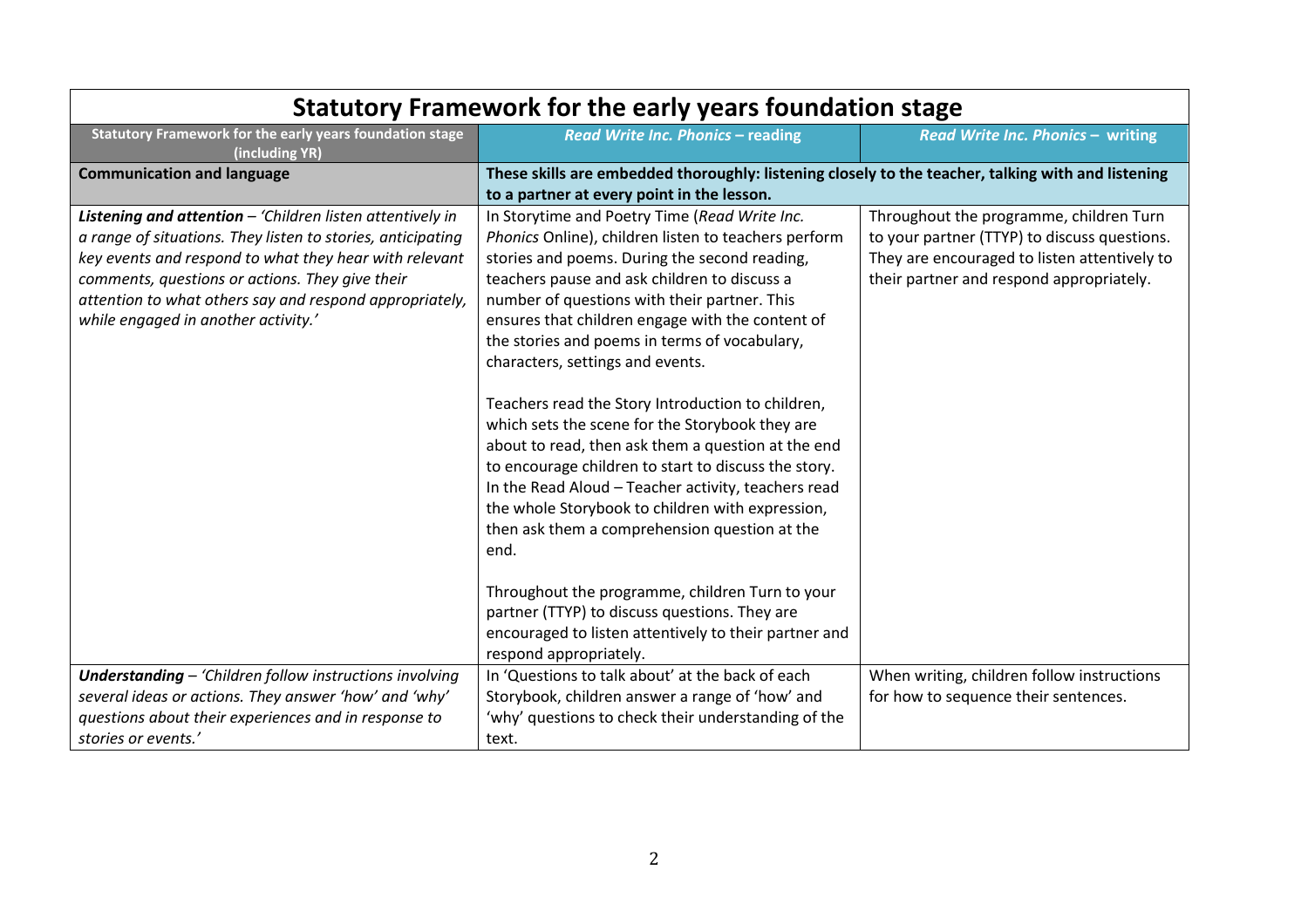| Speaking - 'Children express themselves effectively,   | Children are encouraged to express themselves using    | Children create their own narratives in every  |
|--------------------------------------------------------|--------------------------------------------------------|------------------------------------------------|
| showing awareness of listeners' needs. They use past,  | a variety of feedback methods, either as a group, a    | Write About activity. Before they write,       |
| present and future forms accurately when talking about | partnership or individually. At the end of the Story   | children build up each sentence orally, either |
| events that have happened or are to happen in the      | Introduction, children are often asked to discuss with | as a group or in partnerships. These           |
| future. They develop their own narratives and          | their partner what they think might happen next.       | sentences are structured using a series of     |
| explanations by connecting ideas or events.'           |                                                        | questions to develop responses.                |
| Literacy                                               |                                                        |                                                |
| Reading - 'Children read and understand simple         | Phonic knowledge is taught in the Speed Sounds         |                                                |
| sentences. They use phonic knowledge to decode         | Lessons and applied in the Storybook lessons.          |                                                |
| regular words and read them aloud accurately. They     | The Speed Sounds Lessons follow a careful              |                                                |
| also read some common irregular words. They            | progression, with sounds being introduced              |                                                |
| demonstrate understanding when talking with others     | sequentially in a structured and systematic way.       |                                                |
| about what they have read.'                            |                                                        |                                                |
|                                                        | The sounds are taught in this order:                   |                                                |
|                                                        | * Set 1 teaches the most common sound-letter           |                                                |
|                                                        | correspondences: m a s d t / i n p g o / c k u b /     |                                                |
|                                                        | felhshr/jvyw/thzchquxngnk                              |                                                |
|                                                        | * Set 2 teaches alternative vowel sounds: ay ee igh    |                                                |
|                                                        | ow oo oo ar or air ir ou oy                            |                                                |
|                                                        | * Set 3 is made up of alternative spellings of Set 2   |                                                |
|                                                        | sounds: ea oi e a-e i-e o-e u-e aw are ur er ow ai oa  |                                                |
|                                                        | ew ire ear ure.                                        |                                                |
|                                                        |                                                        |                                                |
|                                                        | The majority of the common exception words are         |                                                |
|                                                        | practised as Red Words (high frequency words with      |                                                |
|                                                        | a low frequency grapheme). These have a special        |                                                |
|                                                        | focus throughout, to ensure children learn to read     |                                                |
|                                                        | and spell them with confidence.                        |                                                |
|                                                        |                                                        |                                                |
|                                                        | Children start reading simple sentences in the Red     |                                                |
|                                                        | Ditty Books and then read fiction and non-fiction      |                                                |
|                                                        | books carefully matched to their growing phonic        |                                                |
|                                                        | knowledge from Green Level onwards.                    |                                                |
|                                                        |                                                        |                                                |
|                                                        | Talking about the books is an integral part of the     |                                                |
|                                                        | programme.                                             |                                                |